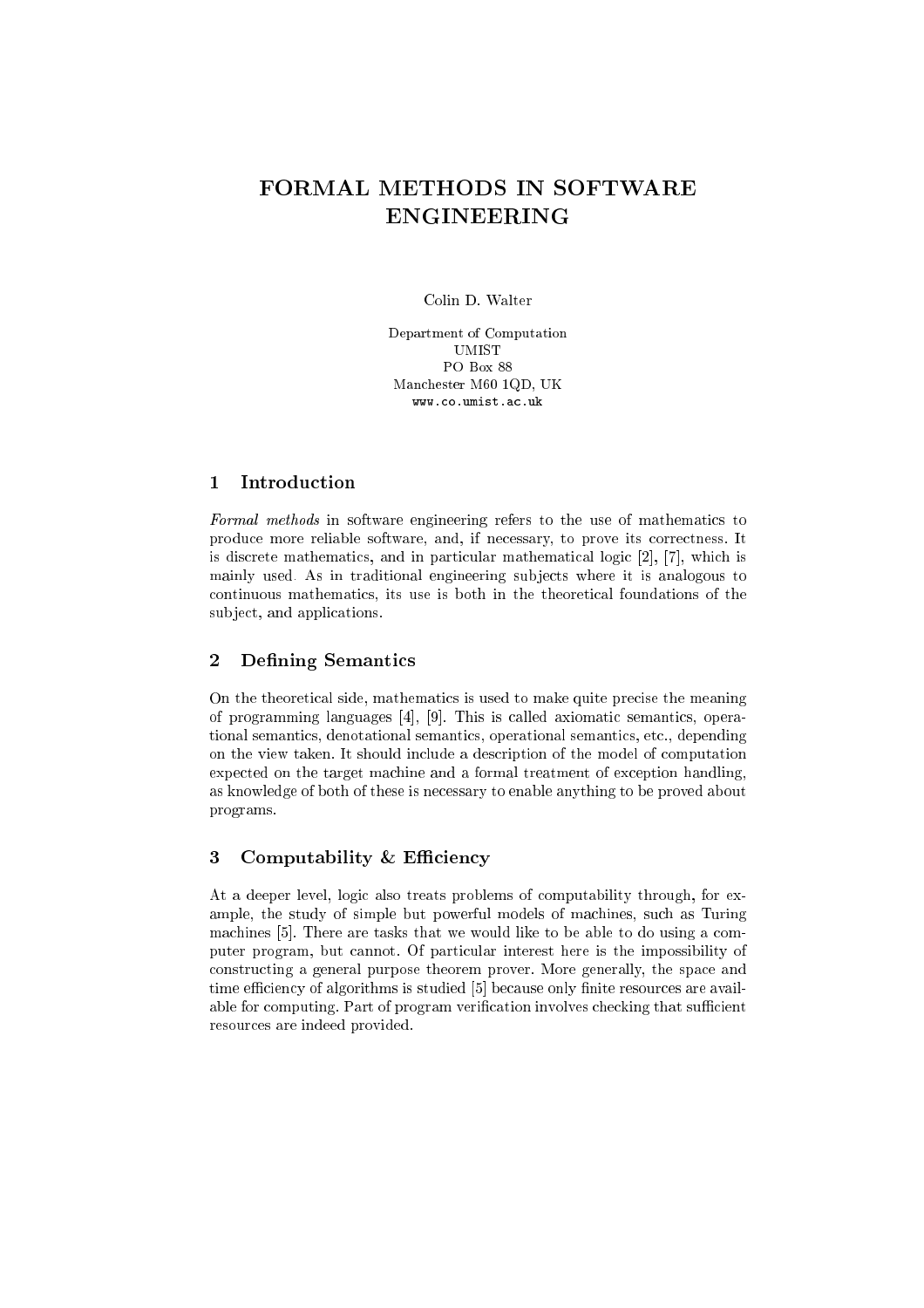### 4 Functional Specification

A number of aspe
ts are involved in produ
ing reliable software but most frequently the functional properties are investigated first. This requires the use of a specification language to describe (i) properties required of the input, called a pre-condition, and (ii) relationships required between input and output, called a post-condition. Such a pair of formulae is called a functional specification. Code can be written and maintained much more successfully against such specifications than with informal des
riptions. Su
h methods should be used as widely as possible, espe
ially on riti
al omponents of software.

### 5 Verification

In sections where reliability is paramount, the formally defined semantics of the programming language are then used to prove the software. This requires establishing that if the input satisfies the pre-condition properties (i) then, provided proper termination occurs, output satisfying the post-condition properties (ii) is obtained. This stage is called *partial verification*. Of course, when this can be done, it only establishes that the software is *partially correct* with respect to the formal functional specification. Some problems still remain. First, proper termination needs to be he
ked. But in addition there is no guarantee that the specification itself is correct; higher level descriptions use natural languages, with all their inherent imprecision and ambiguity, so that connections with the informal requirements annot be given exa
tly, let alone proved.

Normally not all of the software needs to be written or maintained rigorously against a formal specification, and few aspects of the software need to be proved formally in the above way. So usually the formal functional specification which is to be constructed need only reflect part of the total functionality.

### 6 Specification Languages

A variety of different specification languages has arisen because of differing needs and situations. The raw ingredients of pre- and post- conditions, which are written in notation similar to that of standard mathemati
al logi
, need to be ombined with further information, su
h as lists of external variables whose values may be accessed or updated, or both, in order to make the interface with the rest of the world omplete and pre
ise. For imperative programming languages, the two most widely used notations are those of VDM  $[6]$  and Z  $[8]$ ,  $[11]$ . For declarative languages (functional and logic programming languages) program scripts are much closer to the specifications we would like to write, and the appropriate specification language is obtained by doing little more than adding quantification to the programming language. (This is equivalent to allowing infinite loops, which, of course, leads to non-executability.) Algebraic specification languages are used for this [3]. Distributed and parallel computing problems may require temporal logic rather than classical logic for their specification, and use notations such as CSP  $[6]$ , CCS  $[10]$  or Petri nets.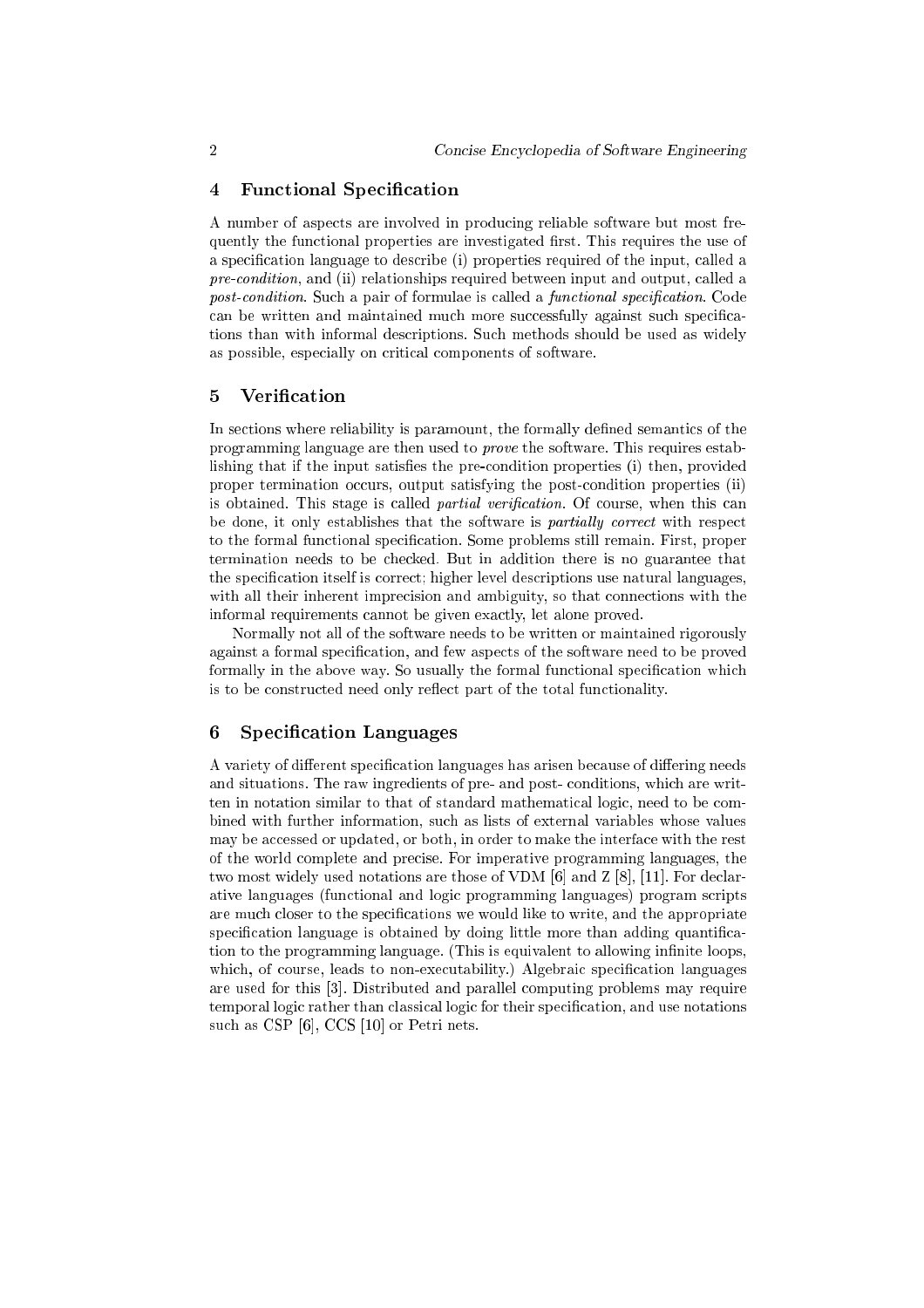### 7 Appli
ation of Logi

Verification is done by using an appropriate logic containing axioms and inference rules to deduce the post-condition from the pre-condition [2]. For each construct in the programming language the logic includes an inference rule which defines its semanti
s. The meaning of the whole onstru
t is determined in terms of the semanti
s of its onstituent onstru
ts by means of pre- and post onditions for each of the constructs involved. Application of these inference rules is often subject to the satisfaction of a property, called a *verification condition*, which relates some of the pre- and post-conditions.

## 8 Verification Conditions

Program provers are expected automatically to reduce a statement that certain code satisfies a given specification to the claim that a particular logical formula holds. This is done by a verification condition generator and depends on the code being annotated sufficiently with pre- and post-conditions and formulae called loop invariants. The inferen
e rules for a onstru
t do not always enable one to dedu
e the pre-and post- onditions needed for all the onstituent parts in order for the whole construct to behave as desired. Those formulae which cannot be dedu
ed must be supplied. As noted above, some inferen
e rules also involve a verification condition that must be satisfied. Combining these yields a logical formula upon which the correct functioning of the software depends.

#### **Theorem Provers** 9

A program prover must now invoke a theorem prover to show that the remaining logical formula is always true. Godel showed in the '30s that there is no algorithm that will always establish the validity or otherwise of any formula. Hen
e the theorem prover must either fail occasionally or require human interaction. A number of theorem provers are on the market, and they are the entre of much research, not just because of their application to proving partial correctness of programs, but also be
ause the an be used to dedu
e information from databases. Indeed a Prolog system is really just a theorem prover.

### 10 Termination and Convergen
e

The description of functional specification and verification above assumed that the code eventually terminated with some output rather than becoming stuck in an infinite loop or producing an error condition. Proving the boundedness of loops involves showing that successive states at some exit point from the loop onverge to a state satisfying the exit ondition. When using omplete number systems such as the reals **, this may require application of the usual definitions** in mathemati
al analysis of ontinuity and onvergen
e under the appropriate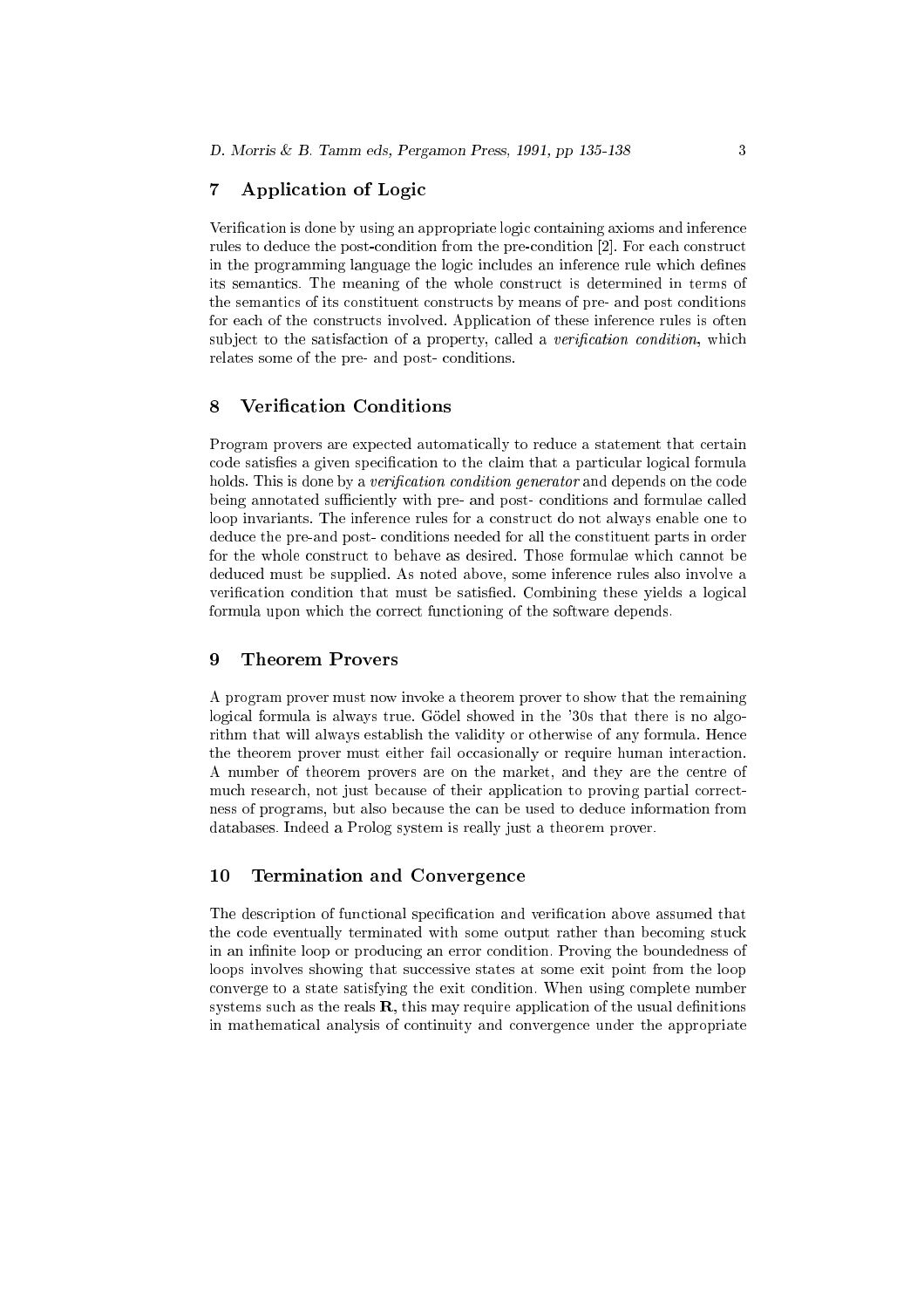topology. When working with finite sets of the integers, this usually involves a well-ordering of the successive states, which effectively means associating those states with a strictly decreasing sequence of natural numbers  $-$  such a sequence must be finite. All looping constructs have to be checked, including recursion, and care must be taken to avoid unexpected circuits in linked data structures. Careful programming makes this, and indeed the whole verification process, easier.

#### $11$ **Concurrent Programming**

The use of a number of processors in distributed or parallel computing raises a number of subtle problems to do with convergence and termination (see [1]) which do not arise, or are simple, in the sequential case. Thus, processes competing for the same resources could result in deadlock through mutual exclusion, causing some requested outputs not to be computed. Liveness is the property that anything that is supposed to happen eventually does so. This is the proper generalisation for concurrent processing of checking termination in a sequential system. Verifying the liveness of a system is part of applying formal methods. Not only is the complete deadlock of the system to be avoided, but also the lockout of any individual process.

Another important correctness property here is that of safety, which in this context is the generalisation of partial correctness for a sequential process. As well as each processor performing correctly with respect to its functional specification there are synchronisation requirements to satisfy, with consumers having to wait for input to become available, and consuming all input in order.

#### 12 **Checking Resources**

We have dealt with non-termination above, and now turn to improper termination through the raising of exceptions. This arises from what may be regarded as run-time type errors. Typically, sufficient resources may not be available. Thus, the implementations of the reals or integers or the memory may be assumed infinite for the partial verification process described above, whereas in reality they are not: multiplication of two over-large numbers gives a result outside the implemented type Integer. However, if we ensure that the model of computation used in the partial verification really matches in all respects the resources available on the target machine, then this kind of type checking is already done as part of the verification process above. In practice, though, it is often useful to tackle these problems separately, especially if run-time errors are acceptable.

However, what cannot be checked at that stage are the properties required of external objects, such as files to which a program may wish access. One is then forced to verify the whole environment, or be content with the possibility of run-time errors from this source. In particular, in this wider context, it usually has to be assumed that the software is compiled correctly, and runs on correct hardware under a correct operating system. Clearly, verified software can still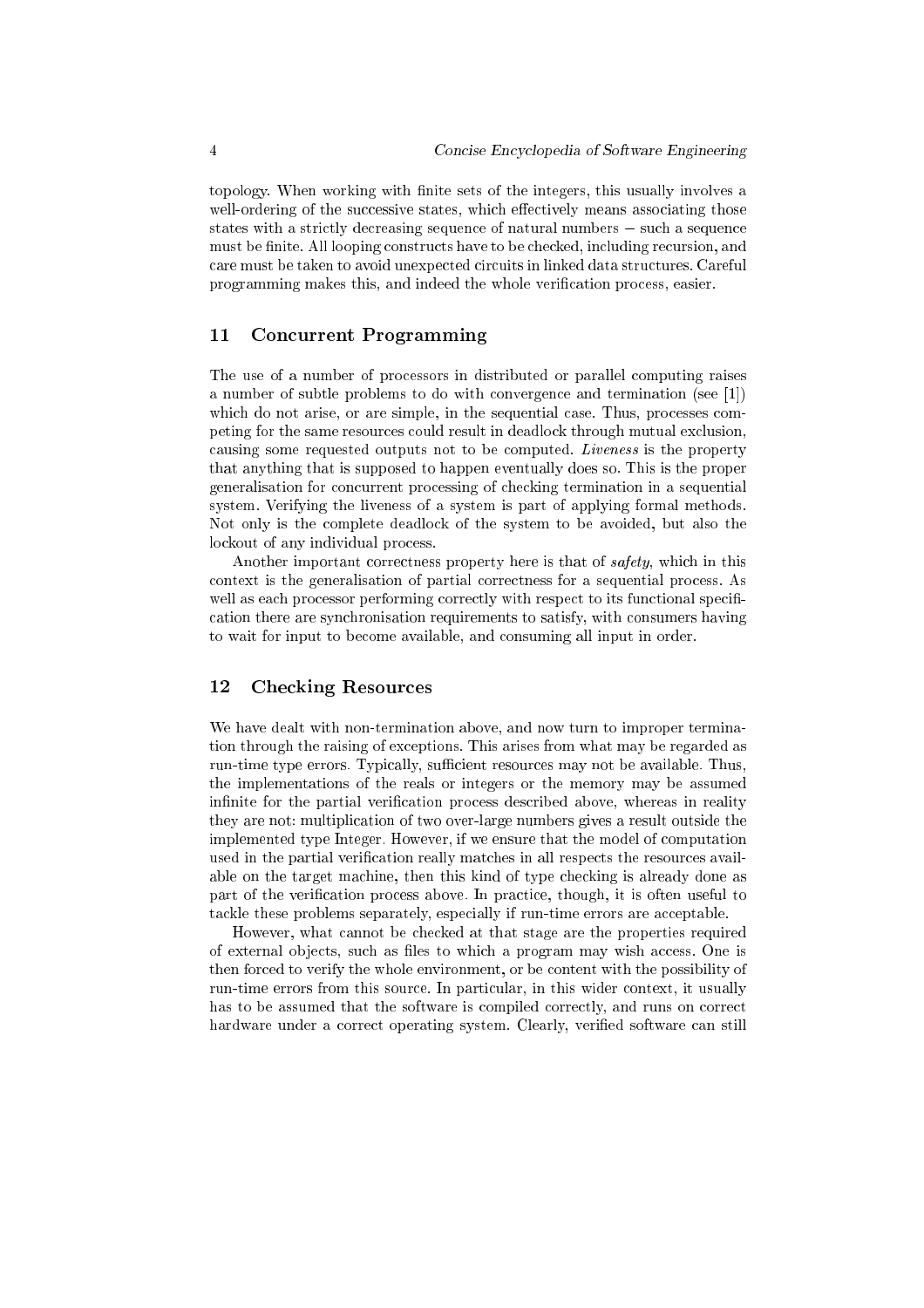produ
e undesirable output if these assumptions about the orre
tness of the environment are not met. Indeed, even the verification process can be faulty.

It is worth mentioning also that some resources may vary with time  $-$  such as hanging diskettes, operating systems, ompilers or even the whole ma
hine, available memory, or power to operate. These an vary over anything from very short to very long periods, and any verification is only valid as long as its presuppositions about those resources are satisfied.

The brief overview of formal methods here shows that some of it requires considerable expertise although mu
h is straightforward, some an be me
hanised but mu
h annot, and it is essentially impossible to guarantee expe
ted behaviour without verifying the complete system including all other software and hardware. Formal methods are valuable; the more that is checked the greater confidence there is in the produ
t. However, most systems will be very mu
h larger than can be completely verified in a reasonable time, and there are so many sources of error in verification, just as in writing software, that testing will always be part of the validation pro
ess. Formal methods provide further tools for in
reasing the reliability of software and hardware, and have the potential for providing everything that is required, although such thoroughness is only at great cost. They can be applied to investigate as many properties as desired, becoming most cost-effective for safety-critical requirements, for financial aspects and for heavily used items. Assuming the formal specification is correct, it is true that almost without limit, more and more money can be spent to obtain an ever more reliable produ
t through formal methods.

### 14 Related Topi
s

There are several losely related items in this volume, most of whi
h provide greater width than has been possible here, des
ribing other areas where formality is required to guarantee correctness against an all-inclusive specification. In parti
ular, the reader is referred to the arti
les on

Software Safety and Se
urity Software Specification & Verification Software: The Role of Validation Specification Languages System Specification Languages for Hardware Description Translation, Verification and Synthesis: A Comparison Validation and Verification of Real Time Software

Of these Software Specification  $\mathcal B$  Verification provides greater depth by expanding some of the detail in this article. It includes examples of formally specified